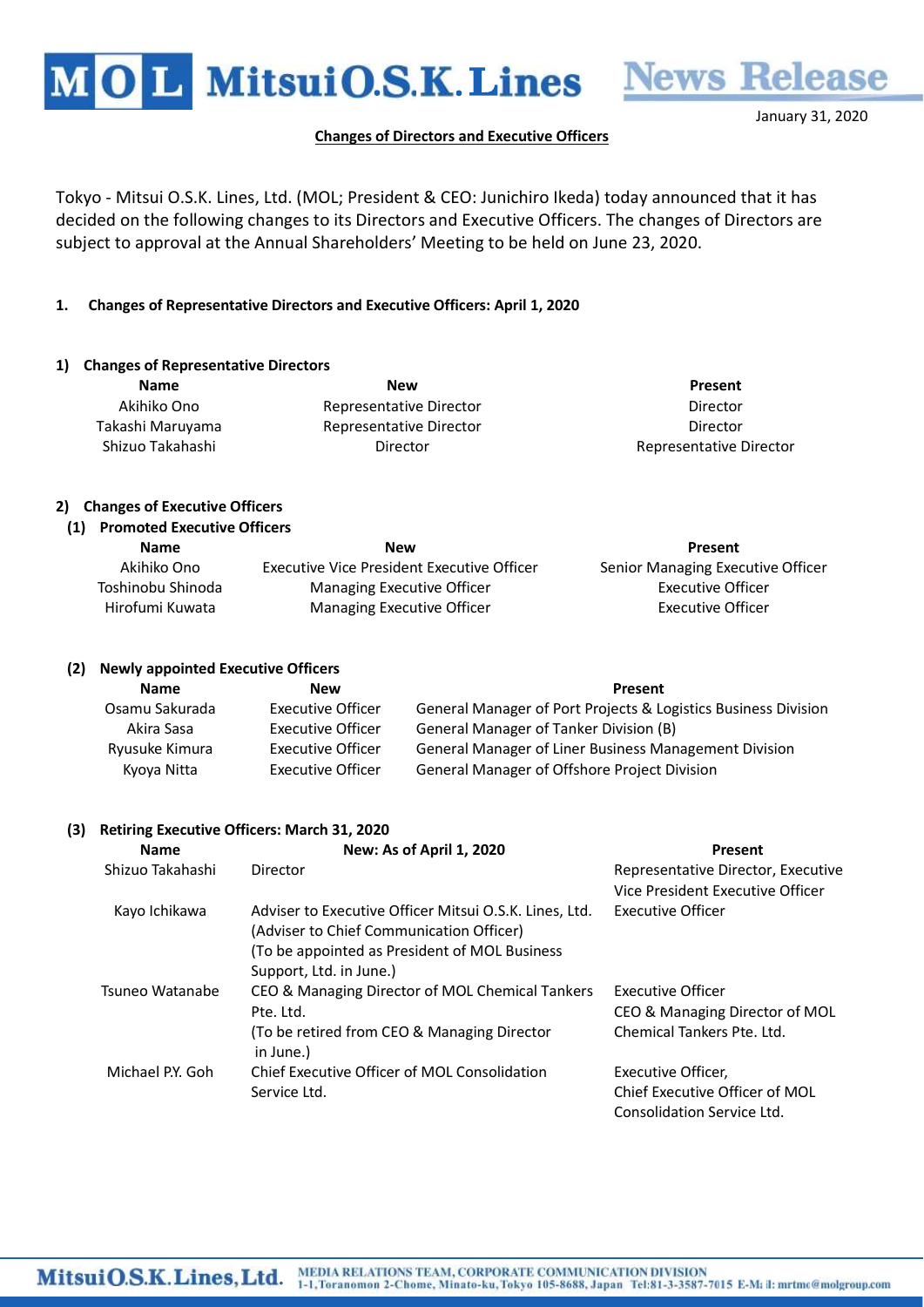# 3) Executive Officers and their Responsibilities on and after April 1, 2020

| <b>Title</b><br>President,<br><b>Chief Executive Officer</b> | Name<br>Junichiro Ikeda | <b>Responsibilities</b>                                                                                                                                                                                                                                                                                                                                                                                                                                                                                                        |
|--------------------------------------------------------------|-------------------------|--------------------------------------------------------------------------------------------------------------------------------------------------------------------------------------------------------------------------------------------------------------------------------------------------------------------------------------------------------------------------------------------------------------------------------------------------------------------------------------------------------------------------------|
| <b>Executive Vice President</b><br><b>Executive Officer</b>  | Takeshi Hashimoto       | Assistant to President Executive Officer<br>(Mainly for business divisions),<br>Supervisor for Human Resources Division,<br>Responsible for;                                                                                                                                                                                                                                                                                                                                                                                   |
| <b>Executive Vice President</b><br><b>Executive Officer</b>  | Akihiko Ono             | Europe and Africa Area<br>Assistant to President (Mainly for corporate divisions),<br>Chief Compliance Officer,<br>Chief Information Officer,<br>Deputy Director General, Safety Operations Headquarters,<br>Deputy Director General, Technology Innovation Unit,<br>Responsible for;<br>Regional Strategy for Japan (*1),<br>The Americas Area,<br>Refreshing Organization (*2),<br>Enhancing Group Management (*3),<br>Corporate Audit Division,<br>Secretaries & General Affairs Division,<br>MOL information Systems, Ltd. |
| <b>Senior Managing</b><br><b>Executive Officer</b>           | Takashi Maruyama        | Chief Financial Officer,<br>Responsible for;<br>Corporate Communication Division (IR),<br>Finance Division, Accounting Division                                                                                                                                                                                                                                                                                                                                                                                                |
| <b>Senior Managing</b><br><b>Executive Officer</b>           | Yoshikazu Kawagoe       | Chief Technical Officer,<br>Director General, Technology Innovation Unit,<br>Responsible for;<br>Technical Division, Smart Shipping Division,<br>Secondarily Responsible for MOL Information Systems, Ltd.                                                                                                                                                                                                                                                                                                                     |
| <b>Senior Managing</b><br><b>Executive Officer</b>           | Koichi Yashima          | Responsible for;<br>Asia, the Middle East and Oceania Area,<br>Managing Director of MOL (Asia Oceania) Pte. Ltd.                                                                                                                                                                                                                                                                                                                                                                                                               |
| Managing<br><b>Executive Officer</b>                         | Toshiaki Tanaka         | Chief Environment and Sustainability Officer (*4),<br>Director General, Dry Bulk Business Unit,<br>Responsible for;<br>Dry Bulk Business Planning & Co-ordination Division,<br>Secondarily Responsible for Corporate Planning Division<br>(Mainly for Environment Strategy and Sustainability Promotion)                                                                                                                                                                                                                       |
| Managing<br><b>Executive Officer</b>                         | Masanori Kato           | Chief Safety Officer,<br>Director General, Safety Operations Headquarters,<br>Responsible for;<br>Human Resources Division, Marine Safety Division,<br>Secondarily Responsible for Smart Shipping Division                                                                                                                                                                                                                                                                                                                     |
| Managing<br><b>Executive Officer</b>                         | Kenta Matsuzaka         | Director General, Energy Transport Business Unit,<br>Responsible for;<br>Energy Business Strategy Division,<br>LNG Carrier Division,<br>LNG Marine Technical & Ship Management Strategy Division                                                                                                                                                                                                                                                                                                                               |
| Managing<br><b>Executive Officer</b>                         | Masato Koike            | Deputy Director General, Energy Transport Business Unit,<br>Responsible for;<br><b>Bunker Business Division,</b><br><b>Tanker Division</b>                                                                                                                                                                                                                                                                                                                                                                                     |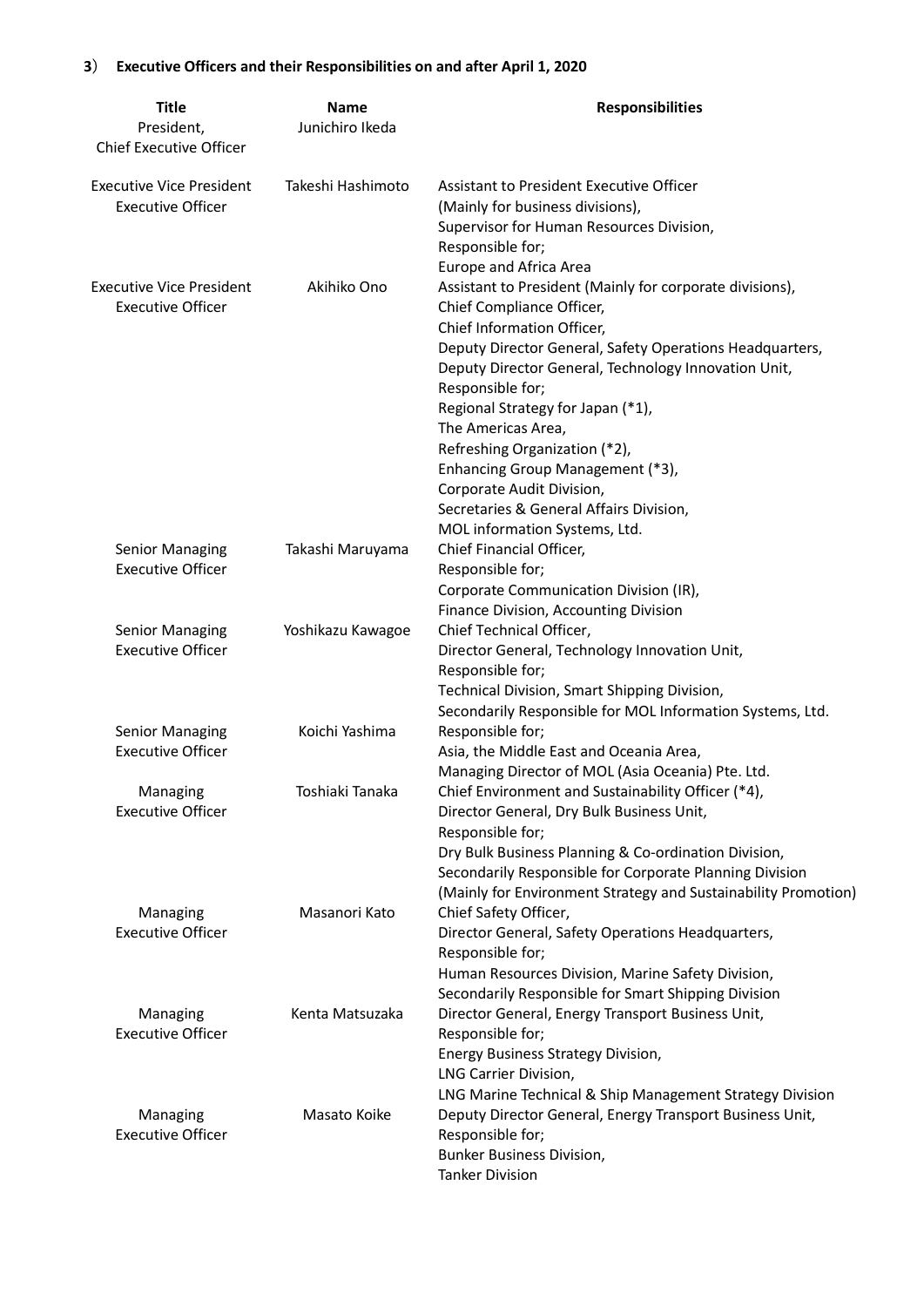| Managing<br><b>Executive Officer</b> | Yutaka Hinooka    | Director General, Product Transport Business Unit,<br>Responsible for;<br>Port Projects & Logistics Business Division           |
|--------------------------------------|-------------------|---------------------------------------------------------------------------------------------------------------------------------|
| Managing<br><b>Executive Officer</b> | Toshinobu Shinoda | Chief Communication Officer,<br>Responsible for;                                                                                |
|                                      |                   | Corporate Planning Division,                                                                                                    |
|                                      |                   | <b>Corporate Communication Division</b>                                                                                         |
| Managing                             | Hirofumi Kuwata   | Deputy Director General, Dry Bulk Business Unit,                                                                                |
| <b>Executive Officer</b>             |                   | Deputy Director General, Energy Transport Business Unit,<br>Responsible for;                                                    |
|                                      |                   | Steaming Coal & Renewable Energy Project Division,<br>Ferry and Associated Business Division                                    |
|                                      |                   | (Except for Ferries and Coastal RoRo Business)                                                                                  |
| <b>Executive Officer</b>             | Nobuo Shiotsu     | Deputy Director General, Dry Bulk Business Unit,                                                                                |
|                                      |                   | Responsible for;                                                                                                                |
|                                      |                   | Work Efficiency Improvement,                                                                                                    |
|                                      |                   | Iron Ore and Coal Carrier Division                                                                                              |
| <b>Executive Officer</b>             | Atsushi Igaki     | Deputy Director General, Product Transport Business Unit,<br>Responsible for;                                                   |
|                                      |                   | Ferry and Associated Business Division                                                                                          |
|                                      |                   | (Ferries and Coastal RoRo Business),                                                                                            |
|                                      |                   | Chairman of Ferry Sunflower Limited                                                                                             |
|                                      |                   | (To be retired from Chairman in June.)                                                                                          |
| <b>Executive Officer</b>             | Hiroyuki Nakano   | Deputy Director General, Energy Transport Business Unit,                                                                        |
|                                      |                   | Responsible for;                                                                                                                |
|                                      |                   | Offshore Gas Project Division,                                                                                                  |
|                                      |                   | Offshore Project Division                                                                                                       |
| <b>Executive Officer</b>             | Hirotoshi Ushioku | Deputy Director General, Product Transport Business Unit,<br>Responsible for;                                                   |
|                                      |                   | <b>Car Carrier Division</b>                                                                                                     |
| <b>Executive Officer</b>             | Kazuhiko Kikuchi  | Deputy Director General, Dry Bulk Business Unit,                                                                                |
|                                      |                   | Responsible for;                                                                                                                |
|                                      |                   | <b>Bulk Carrier Division,</b>                                                                                                   |
|                                      |                   | Wood Chip Carrier Division                                                                                                      |
| <b>Executive Officer</b>             | Junko Moro        | Responsible for;                                                                                                                |
|                                      |                   | Diversity Promotion,                                                                                                            |
|                                      |                   | <b>Human Resources Division</b>                                                                                                 |
| <b>Executive Officer</b>             | Mitsuru Endo      | Deputy Director General, Safety Operations Headquarters,<br>Responsible for;                                                    |
|                                      |                   | Marine Technical Management Division,                                                                                           |
|                                      |                   | LNG Marine Technical & Ship Management Strategy Division,                                                                       |
|                                      |                   | Secondarily Responsible for Marine Safety Division,                                                                             |
|                                      |                   | <b>Smart Shipping Division</b>                                                                                                  |
| <b>Executive Officer</b>             | Osamu Sakurada    | General Manager of Port Projects & Logistics Business Division                                                                  |
| <b>Executive Officer</b>             | Akira Sasa        | Deputy Director General, Energy Transport Business Unit,<br>Secondarily Responsible for Tanker Division                         |
| <b>Executive Officer</b>             |                   | (Mainly for Product Tanker and Chemical Tanker Business)<br>Chief Digital Officer (*5), Assistant to Chief Information Officer, |
|                                      | Ryusuke Kimura    |                                                                                                                                 |
|                                      |                   | Deputy Director General, Technology Innovation Unit,                                                                            |
|                                      |                   | Deputy Director General, Product Transport Business Unit,                                                                       |
|                                      |                   | Responsible for;<br>Corporate Marketing Division,                                                                               |
|                                      |                   | Liner Business Management Division                                                                                              |
| <b>Executive Officer</b>             |                   | General Manager of Offshore Gas Project Division                                                                                |
|                                      | Kyoya Nitta       |                                                                                                                                 |

(\*1) Executive Officer in Charge of Domestic Regional Strategies to replace Executive Officer Responsible for the Kansai Area. This position will supervise planning and implementation of regional strategies with the aim of driving growth of the group businesses by using local networks in Japan and provide necessary advice to executive officers responsible for business divisions.